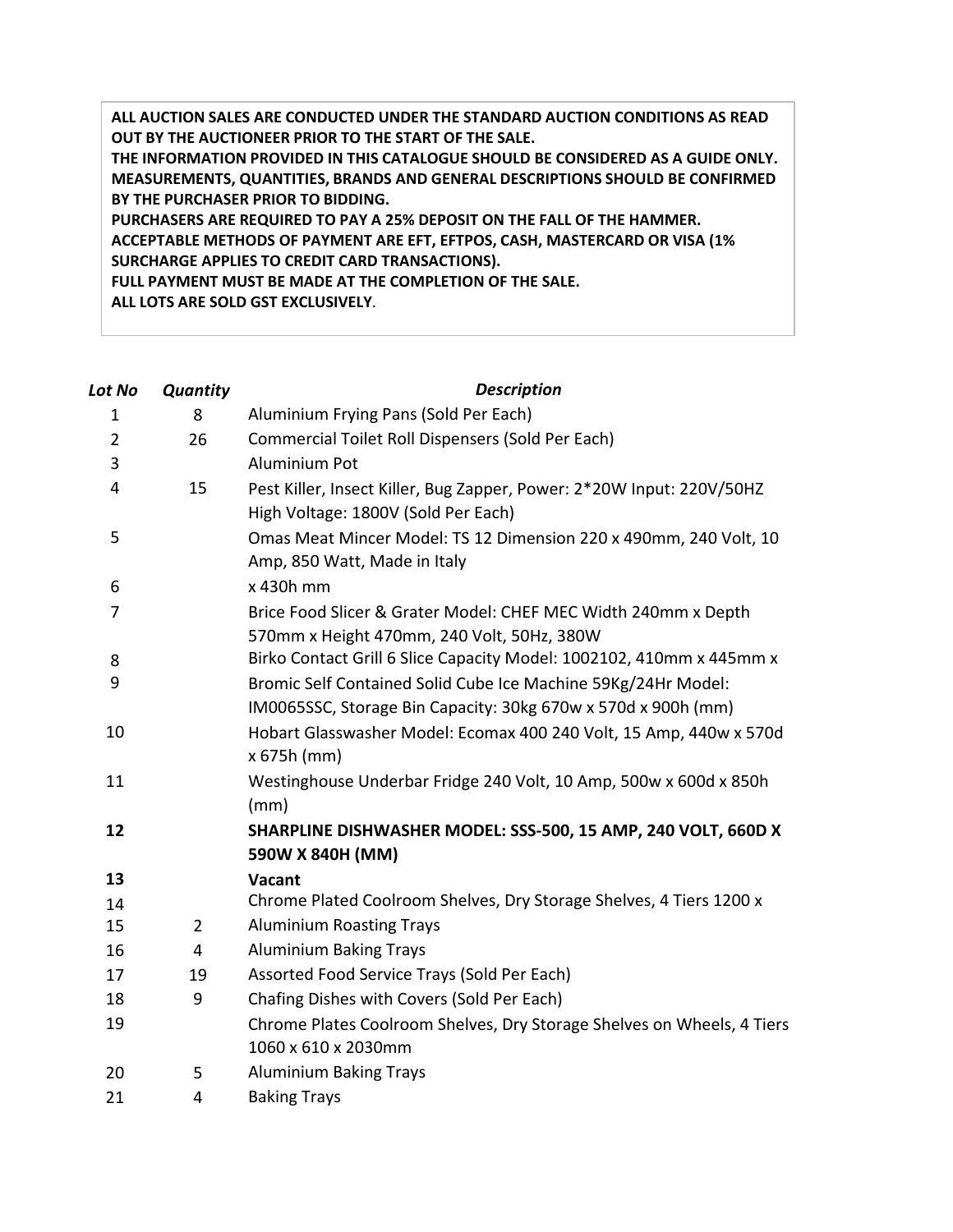| 22       |                | Silex Crepe Maker Model: 400 400mm Diameter, Power: 15 Amp, 240                                                              |
|----------|----------------|------------------------------------------------------------------------------------------------------------------------------|
|          |                | Volt, 400(dia) x 180(H)mm                                                                                                    |
| 23       |                | Lot of Assorted Size Plastic Pans                                                                                            |
| 24       |                | Roblace Rice Cooker Model: SW-5400 Capacity 30 Cups (5.4 Litre) Power                                                        |
|          |                | 10 Amps, 380mm Dia x 380mm High                                                                                              |
| 25       |                | Starline Bench Top Conveyor Toaster, 15 Amp, 240 Volt                                                                        |
| 26<br>27 | $\overline{2}$ | Centrifugal Juicer, Model: NJ-1500 2800 r/min 370w 240 Volt, 10 Amp<br>WEDDERBURN MANUAL BENCH TOP WRAPPERS MODEL: WFHW5008, |
|          |                | 240 VOLT, 10 AMP, 540W X 580D X 130H (MM) (SOLD PER EACH)                                                                    |
| 28       |                | Electric Rice Cooker & Warmer Model: RIC 001, Capacity: 6.0 Litre,<br>Power: 10 Amp, 240 Volt, 400 Dia x 350 h (mm)          |
| 29       |                | 4 Tier Coolroom Rack 900 x 450 x 1900mm                                                                                      |
| 30       |                | Sunnex Soup Kettle Model: 81328, Capacity: 10 Litre, 240 Volt, 10 Amp,<br>400-450W                                           |
| 31       |                | Stainless Steel Hand Basin & Tap                                                                                             |
| 32       |                | Used Pest Killer, Insect Killer, Bug Zapper Model: BN-80W, 240 Volt 10<br>Amp, 80W                                           |
| 33       |                | APURO LARGE CONTACT GRILL MODEL: GH577-A POWER TYPE 2.2KW,                                                                   |
|          |                | 8.7A TEMPERATURE RANGE 60 DEGREES CELSIUS TO 300 DEGREES                                                                     |
|          |                | CELSIUS, 230 VOLT                                                                                                            |
| 34       |                | Vintage Scale with Weight                                                                                                    |
| 35       |                | Birko Contact Grill, 8 Slice Capacity, Model: 1002103, 475 x 390 x                                                           |
|          |                | 235mm, 240 Volt, 15 Amp                                                                                                      |
| 36       |                | Chrome Plates Coolroom Shelves, Dry Storage Shelves, 4 Tiers 900 x 350<br>x 1620mm                                           |
| 37       |                | Roband Single Pan Fryers Model: F15 Capacity 5 Litre 275w x 420d x<br>340h (mm), 240 Volt, 10 Amp                            |
| 38       |                | Hot Water Urn, 240 Volt                                                                                                      |
| 39       | 7              | <b>Assorted Size Gastron Gastrnorm Trays</b>                                                                                 |
| 40       |                | Sunbeam Vertical Toaster Model: TA6420, 240 Volt, 10 Amp (Used)                                                              |
| 41       | 11             | <b>Gastronorm Pans</b>                                                                                                       |
| 42       |                | Breville 4 Slice Smart Toaster Model: BTA845, 240 Volt, 10 Amp (Used)                                                        |
| 43       |                | Roband Contact Grill Model: CG815 8 Sandwich Capacity, 500w x 450d x<br>250h (mm), 240 Volt, 15 Amp                          |
| 44       |                | Roband Single Pan Fryer Model: F18 275w x 420d x 400h (mm), 8 Litre<br>Capacity, 240 Volt, 15 Amp                            |
| 45       |                | ROBAND DOUBLE PAN FRYER MODEL: F25, 240 VOLT, 10 AMP, 540 X 420<br>X 340MM                                                   |
| 46       |                | Chrome Plated Coolroom Shelves, Dry Storage Shelves, 4 Tier, 900 x 450                                                       |
|          |                | x 1535mm                                                                                                                     |
| 47       | 15             | <b>Plastic Pans</b>                                                                                                          |
| 48       | 12             | <b>Plastic Pans</b>                                                                                                          |
| 49       | 11             | <b>Assorted Size Plastic Pans</b>                                                                                            |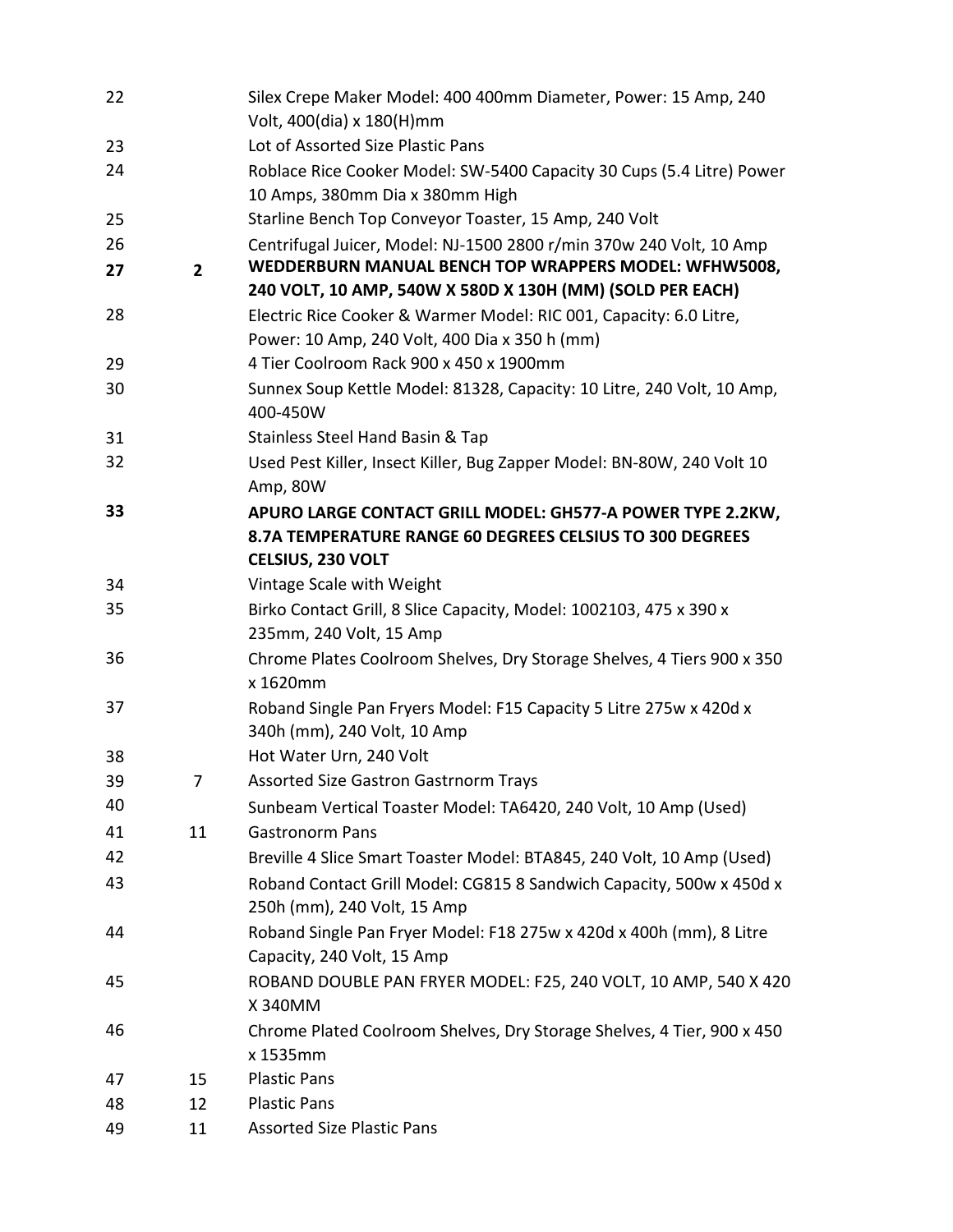| 50 | $\overline{7}$ | <b>Assorted Size Plastic Pans</b>                                                                                                                |
|----|----------------|--------------------------------------------------------------------------------------------------------------------------------------------------|
| 51 |                | Insect Control Unit Model: i-trap 50 e 32 Watt, 240 Volt, 10 Amp                                                                                 |
| 52 |                | F.E.D.Salamander Model: AT-936 630w x 280h x 320d (mm), Power<br>Rating: 240 Volt, 10 Amp 4KW                                                    |
| 53 |                | Anvil Electric Double Pan Deep Fryer 2 x 5 Litre Oil Size, 573 x 470 x                                                                           |
|    |                | 278mm, 2 x 240 Volt, 10 Amp                                                                                                                      |
| 54 |                | Jasol Ware Wash Control System                                                                                                                   |
| 55 |                | Firenzzi Stainless Steel Food Warmer Model: FW-400                                                                                               |
| 56 |                | Chrome Plates Coolroom Shelves, Dry Storage Shelves, 900x 350 x<br>1500mm                                                                        |
| 57 |                | Robatherm Coffee Percolator Model: CP55 1650 Watt, 240 Volt 10 Amp                                                                               |
| 58 |                | Luxus Stainles Steel Thermal Dispenser, 1.5 Gallon                                                                                               |
| 59 |                | <b>Burger Press</b>                                                                                                                              |
| 60 | $\overline{2}$ | <b>Stainless Steel Rocking Pizza Cutters</b>                                                                                                     |
| 61 | 20             | Stainless Steel Pastry Nonstick Pizza Cutters (Sold Per Each)                                                                                    |
| 62 |                | Assorted Cupcake/Muffin Pans and Plates                                                                                                          |
| 63 | 24             | <b>Assorted Plates</b>                                                                                                                           |
| 64 |                | Vacant                                                                                                                                           |
| 65 |                | Vacant                                                                                                                                           |
| 66 |                | Vacant                                                                                                                                           |
| 67 |                | Stainless Steel Bench with Splashback 965w x 870d x 900h (mm)                                                                                    |
| 68 | 5              | <b>Assorted Pasta Baskets</b>                                                                                                                    |
| 69 |                | Light Box Signage (No Plug)                                                                                                                      |
| 70 |                | Lumina Food Warmer/Buffet Server Model: LBS300, 240 Volt 10 Amp<br>(Used)                                                                        |
| 71 |                | Brice Semi Auto Meat Slicer, 12" Blade, 240 Volt, 15 Amp                                                                                         |
| 72 |                | Hall Sausage Filler Model: 20Kg, 0.75KW Motor, Power 415 Volt, 3 Phase,<br>50Hz, 450mm Diameter, 1230mm Height, Capacity 20Kg                    |
| 73 |                | Inomak Double Door Upright Fridge, Model: CE2140/AUS, 1450 Litre<br>Capacity, 1440 x 870 x 2110mm, 240 Volt, 10 Amp 1.21Kw                       |
| 74 |                | Three Door Upright Freezer Model: RS-S2010 240 Volt 10 Amp,<br>Operating Temp -20 Degrees Celsius, Max Ambient 38c 1880w x 730 d x<br>2040h (mm) |
| 75 |                | <b>WILLIAMS 2 DOOR PEARL STAR FREEZER MODEL: PEARL STAR</b><br>LPS2GDCB, POWER: 240/50/9 AMPS 1225 X 715 X 2040H (MM)                            |
| 76 |                | ORFORD 3 DOOR UPRIGHT FRIDGE MODEL: BM 45E-C POWER 10 AMPS,                                                                                      |
|    |                | 240 VOLT, VOLUME 1388 LITRES, 1650W X 720D X 2220H (MM)                                                                                          |
| 77 |                | Orford Single Door Fridge Model: BM20E, 2020h x 756mmw x 760d (mm)                                                                               |
|    |                | Gross Volume 587 Litre 240 volt, 10 Amp                                                                                                          |
| 78 | 3              | Stainless Steel Flour Bins 430w x 500d x 825h (mm) (Sold Per Each)                                                                               |
| 79 |                | Stainless Steel Bench on Wheels 2000 x 800 x 910mm                                                                                               |
| 80 |                | BRANDON HOT FOOD DISPLAY CABINET 1100 X 800 X 900MM, 240 VOLT<br>15 AMP, HARDWIRE                                                                |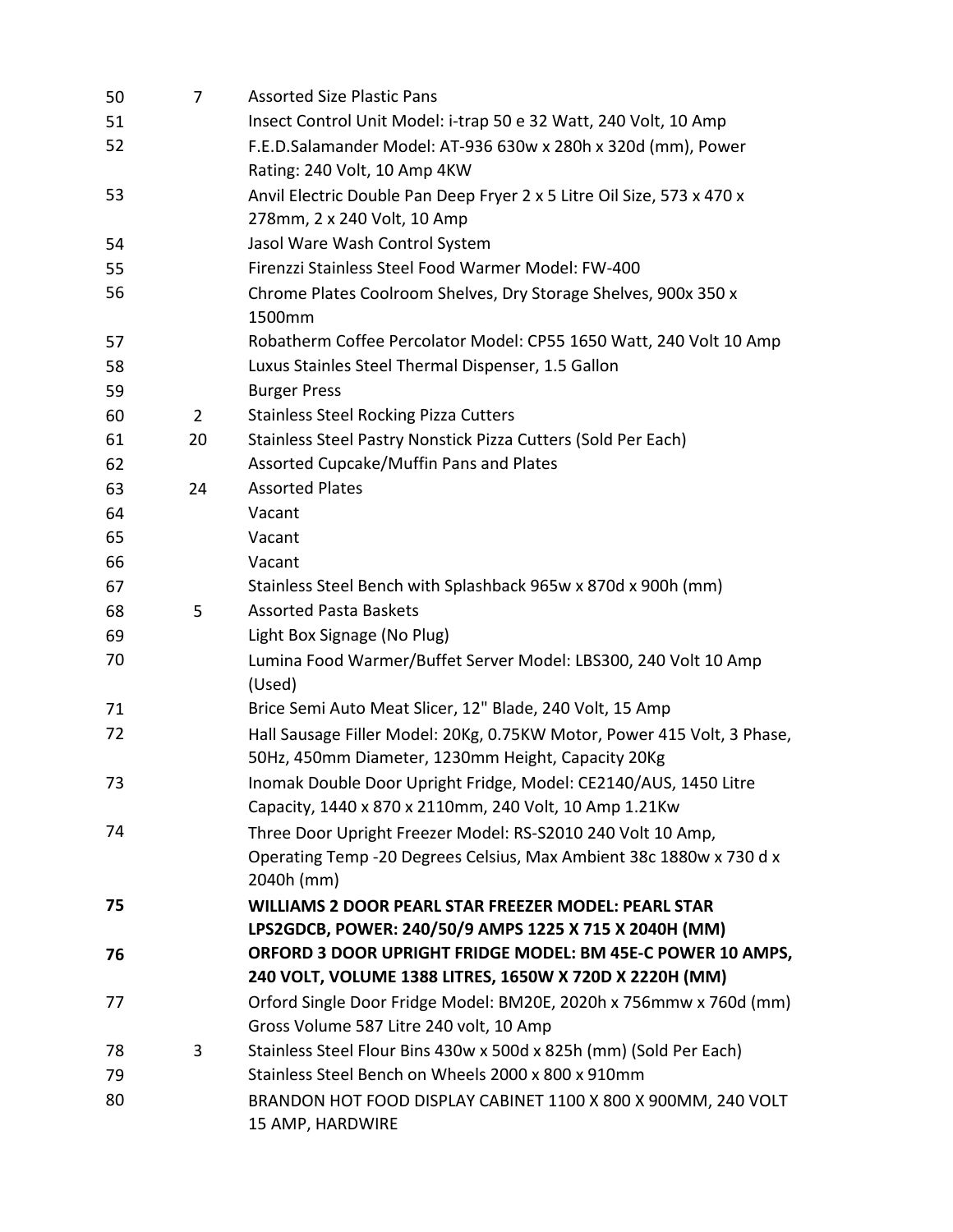| 81  |    | Orved Vacuum Packaging Machine Model: Multiple 315, Size 435 x 420 x<br>325mm, Chamber Dimensions: 330 x 335 x 100/130h (mm), 240 Volt 10 |
|-----|----|-------------------------------------------------------------------------------------------------------------------------------------------|
|     |    | Amp                                                                                                                                       |
| 82  |    | Stainless Steel Fish Preparation Bench on Wheels 1805w x 905d x 845h                                                                      |
| 83  |    | Vacant                                                                                                                                    |
| 84  | 5  | Washing Racks Pegged Extension for Flat Dishwasher Rack (Sold Per<br>Each)                                                                |
| 85  | 17 | Dishwasher Dish Racks (Sold Per Each)                                                                                                     |
| 86  | 14 | Dishwasher Glass Racks (Sold Per Each)                                                                                                    |
| 87  | 9  | Dishwasher Glass Racks (Sold Per Each)                                                                                                    |
| 88  |    | BARNES BANDSAW MODEL: MARK 1, 1000W X 860D X 1770H (MM),                                                                                  |
|     |    | SAW BLADE: 13MM WIDE, 3 PHASE 415 VOLT, MOTOR: 1.5KW 415<br>VOLT 3 PHASE 1430 RPM                                                         |
| 88A |    | Biro Meat Tenderiser Model: Pro 9 Sir Steak 430w x 420d x 460h (mm),                                                                      |
|     |    | Power Supply 230 Volt 10 Amp 50HZ                                                                                                         |
| 89  |    | Hall Mincer Mixer Model: 60Kg 950l x 1200h x 815w (mm), 415 Volt, 3                                                                       |
|     |    | Phase, 50Hz, Mix Motor 1.1Kw, Mince Motor 4Kw                                                                                             |
| 90  |    | Bromic countertop Chiller Model: CT0100G4BC Power 240 Volt 10 Amps,<br>450w x 420d x 1080h (mm)                                           |
| 91  |    | Washtech Undercounter Dishwasher Model: GLV 535w x 560d x 840h<br>(mm), 15 Amp 240 Volt                                                   |
| 92  |    | Vacant                                                                                                                                    |
| 93  |    | Manitowoc Ice Maker Model: SD0332A 154Kgs Daily 600w x 900d x<br>1810h (mm) 240 Volt 10 Amp with Ordford Ice Storage Model: C420          |
| 94  |    | Sharpline Fully Automatic Dishwasher Model: SSS-1000 3 Phase 500v<br>750w x 930d x 1470h x Max 1950mm Up to 1000 Plates Per Hour          |
| 95  |    | Bromic Single Door Fridge Model: GM0660 2166h x 2166w x 840d (mm)<br>240 volt 10 Amp                                                      |
| 96  |    | NORRIS GLASS WASHER MODEL: E17 GLASSMATE SINGLE PHASE 15                                                                                  |
|     |    | AMP PLUG 240 VOLT 500W X 540D X 845H (MM)                                                                                                 |
| 97  | 4  | <b>Ceramic Hand Basins</b>                                                                                                                |
| 98  |    | WASHECH UNDERBENCH DISHWASHER MODEL: GLV 535MMW X 560D                                                                                    |
|     |    | X 840H (MM), 2.6 LITRES PER CYCLE UP TO 600 PLATES PER HOUR, 240<br><b>VOLT 15 AMP</b>                                                    |
| 99  | 3  | <b>Ceramic Hand Basins</b>                                                                                                                |
| 100 |    | Washtech Undercounter Glasswasher/Dishwasher Model: UD 600w x                                                                             |
|     |    | 665d x 840h (mm) Up to 1000 Glases/800 Plates Per Hour, 240 Volt, 10<br>Amp                                                               |
| 101 |    | ANANCINI SPIRAL MIXER 25 LITRE SPIRAL MIXER FIXED HEAD BOWL,<br>SINGLE SPEED, 240 VOLT, 10 AMP, 400W X 750D X 700H (MM)                   |
| 102 |    | Eswood Underbench Dishwasher Model: UC-25, 20 Litre Tank, 600 x 640x<br>825mm, 240 Volt, 15 Amp                                           |
| 103 |    | x 850h (mm)                                                                                                                               |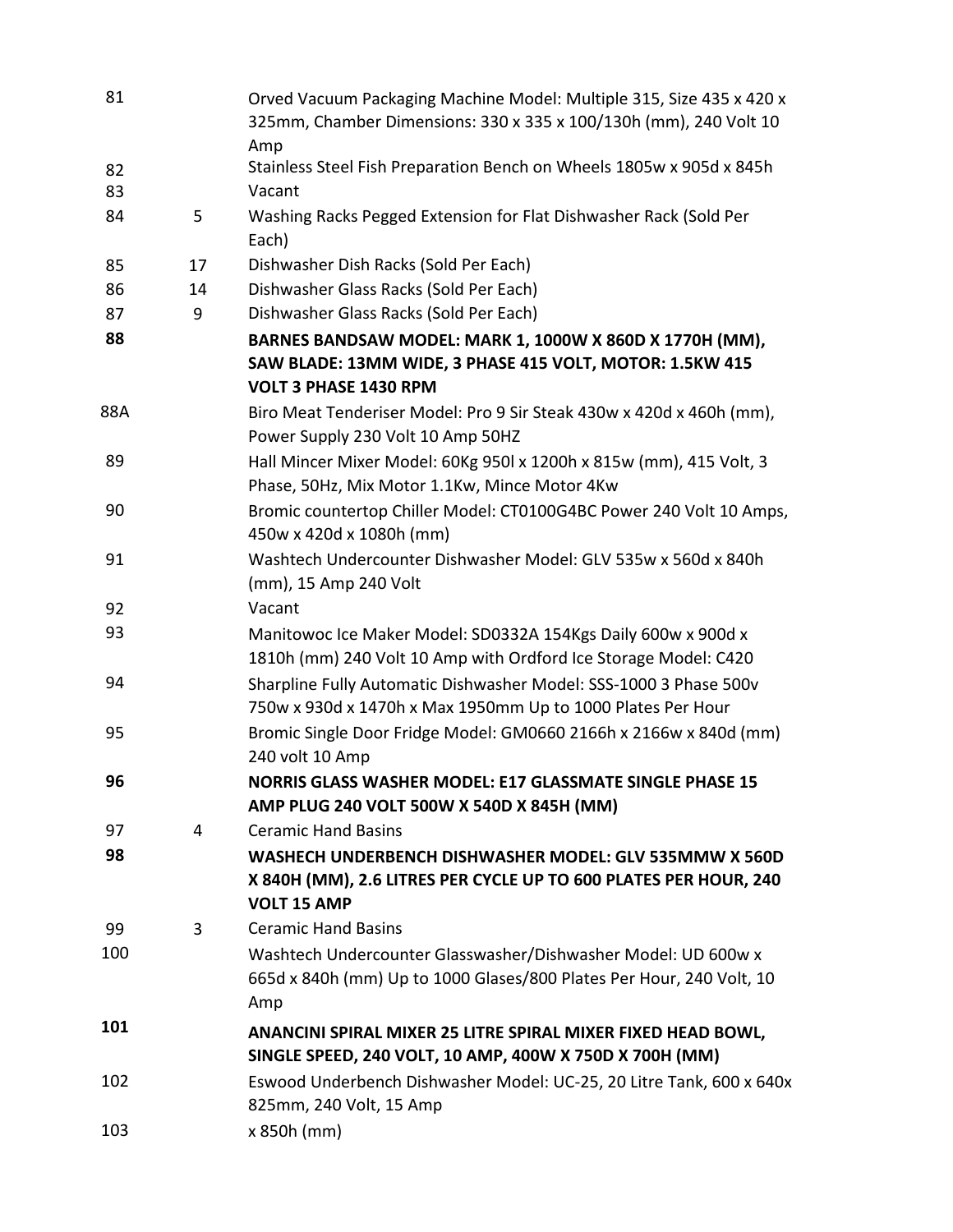| 104  |    | Winterhalter Underbench Dishwasher Model: UC-L 850h x 600w x 660d                                                                        |
|------|----|------------------------------------------------------------------------------------------------------------------------------------------|
|      |    | (mm) Single Phase Hardwire                                                                                                               |
| 105  | 20 | Pizza Delivery Bags (Sold Per Each)                                                                                                      |
| 106  | 20 | Pizza Rack Covers (Sold Per Each)                                                                                                        |
| 107  |    | <b>Assorted Stainless Steel Tea Pots</b>                                                                                                 |
| 108  |    | <b>Assorted Drain Bowls &amp; Serving Plates</b>                                                                                         |
| 109  | 4  | <b>Assorted Perforated Gastronorm Pans</b>                                                                                               |
| 110  | 7  | 1/2\1 Gastronorm Pans (Sold Per Each)                                                                                                    |
| 111  | 2  | <b>Electric Slow Cookers</b>                                                                                                             |
| 112  |    | Point of Sale System with Docket Printer                                                                                                 |
| 113  |    | Marshall Conveyor Bun Toaster Model: fr66t Single Phase 240 Volt 250                                                                     |
|      |    | Amp 630w x 750d x 450h (mm)                                                                                                              |
| 114  |    | ROLLER GRILL DOUBLE ELECTRIC CREPE MACHINE MODEL: CDE 400 2<br>PLUG X 15 AMP 240 VOLT 860W X 460D X 235H (MM)                            |
| 115  | 22 | <b>Gastronorm Pans</b>                                                                                                                   |
| 116  | 21 | <b>Gastronorm Pan Lids</b>                                                                                                               |
| 117  |    | Assorted Cutlery with Plastic Holder                                                                                                     |
| 118  |    | Rheninghaus Vertical Cutter Mixer Model: BCR0035 - 35 Litre Bowl                                                                         |
|      |    | Voltage: 240 Volt, Power: 0.375Kw 0.5Hp 280 x 370 x 290mm                                                                                |
| 119  |    | DONER KEBAB SLICE MACHINE MODEL: KS100E KNIFE SIZE DIAMETER<br>100MM, CUTTING THICKNESS: 0.5-8MM, DIMENSIONS: 230W X 185D X<br>280H (MM) |
| 120  |    | Point of Sale System with Cash Drawer                                                                                                    |
| 121  | 7  | <b>Assorted Cutting Boards</b>                                                                                                           |
| 122  | 22 | <b>Aluminium Baking Trays</b>                                                                                                            |
| 123  | 23 | <b>Gastronorm Pan Lids</b>                                                                                                               |
| 124  |    | Vacant                                                                                                                                   |
| 125  | 18 | <b>Assorted Plastic Pans</b>                                                                                                             |
| 126  | 3  | Docket Holders (Sold Per Each)                                                                                                           |
| 127  | 40 | <b>Assorted Plastic Pan Lids</b>                                                                                                         |
| 128  |    | Assorted Wooden Serving Boatds & Plastic Pizza Ring                                                                                      |
| 129  | 14 | <b>Assorted Gastronorm Pans</b>                                                                                                          |
| 130  | 7  | Dishwasher Detergent                                                                                                                     |
| 131  | 9  | <b>Plastic Plates</b>                                                                                                                    |
| 132  | 20 | Deep Fryer Baskets 325 x 150 x 150mm (Sold Per Each)                                                                                     |
| 133  | 20 | 18 Tier Pizza Racks (Sold Per Each)                                                                                                      |
| 134  | 25 | Pairs Toyoda DSP-5018 Pro Logic Surround Speaker, Max Power 150W                                                                         |
|      |    | 145w x 375h x 130d (mm) (Sold Per Pair)                                                                                                  |
| 135  | 16 | Deep Fryer Baskets 325 x 150 x 150mm (Sold Per Each)                                                                                     |
| 135A |    | Electrolux 6 Burner Range Model: ACFH36TW, Natural Gas, Total MJ/h                                                                       |
|      |    | 228.0, 915 x 800 x 900mm                                                                                                                 |
| 135B |    | Electrolux 6 Burner Range Model: E9GCGH4CGM Natural Gas, Total MJ/h                                                                      |
|      |    | 174.6, 800 x 930 x 850mm                                                                                                                 |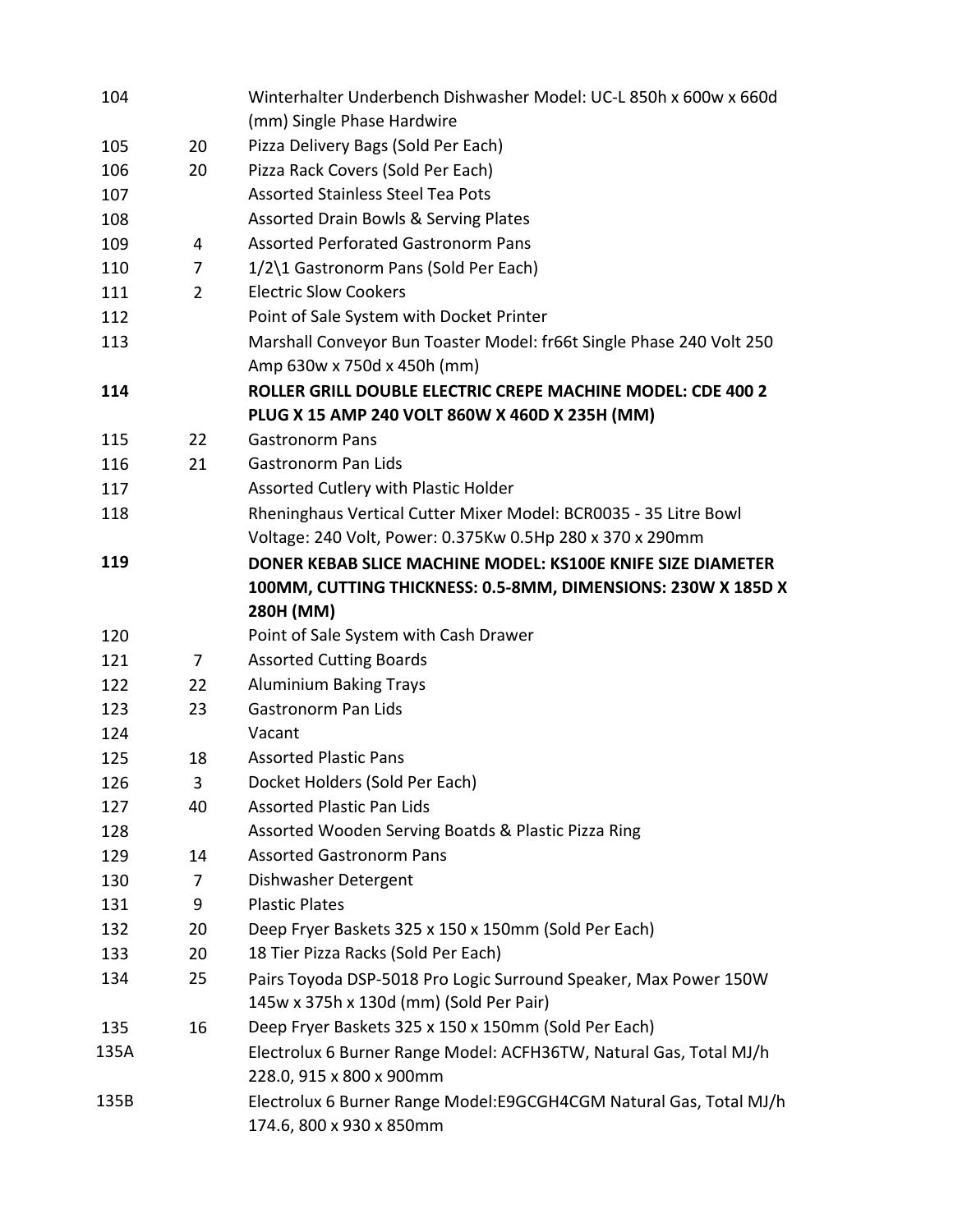| 136  |    | Heating Display Cabinet 240 Volt 10 Amp 920 x 560 x 1650mm                                                                     |
|------|----|--------------------------------------------------------------------------------------------------------------------------------|
| 137  |    | Ex-Display Berjaya Wine Cabinet Model: BSP Capcaity 270 Litre 114                                                              |
|      |    | Bottle, 240 Volt 50Hz, 595w x 600d x 1640h (mm)                                                                                |
| 138  |    | Unox Steam & Convection Oven Model: XF199 3 Phase 400v Power:                                                                  |
|      |    | 6.3Kw 800w x 825d x 1260h (mm)                                                                                                 |
| 139  |    | NEW SUPERTRON 600MM NATURAL GAS HOTPLATE TOTAL MJ/H 40,                                                                        |
|      |    | 600W X 840D X 1130H                                                                                                            |
| 140  |    | NEW GOLDSTEIN GOURMET RANGE GR/G710FF OVEN, 560W X 580D X                                                                      |
|      |    | 290H (MM) TOTAL MJ RATING 83MJ NATURAL GAS                                                                                     |
| 141  |    | NEW SUPERTRON DEEP FRYER MODEL: DF-400 TOTAL MJ: 70MJ/H,<br>400W X 810D X 1110H NATURAL GAS                                    |
| 142  |    | NEW SUPERTRON HOT PLATE WITH TOASTER - 600 WIDE MODEL: TGP<br>600 NATURAL GAS, TOTAL MJ/H 40, 610W X 840D X 1140H (MM)         |
| 143  |    | Stainless Steel Service Trolley on Wheels 920w x 560d x 1000h (mm)                                                             |
| 144  |    | Cobra 900mm Gas Salamander Model: CS9 Natural Gas Total MJ: 315mjh                                                             |
| 145  |    | NEW SUPERTRON CHAR GRILL COMMERCIAL GRILL 300MM WIDE,<br>DIMENSIONS: 300W X 825D X 900H (MM) NATURAL GAS TOTAL MJ:<br>19.8 MHJ |
| 146  |    | Ex Demo Woodson Straight Cold 3 Bay Food Display Model: W.CFS23                                                                |
|      |    | 1.0Kw, 10 Amp Plug and Lead Supplied 1030 x 600 x 690mm                                                                        |
| 147  | 20 | Aluminium Restaurant Chairs (Sold Per Each)                                                                                    |
| 148  | 45 | Vintage Timber & Leather Chairs (Sold Per Each)                                                                                |
| 149  | 21 | Grey Plastic Folding Restaurant Chairs (Used) (Sold Per Each)                                                                  |
| 149A | 6  | 600 x 600mm Café Tables                                                                                                        |
| 150  |    | Rational Electric Combi Oven Model: CM101 10 Tray Capacity, 5 Cooking<br>Modes, 3 Phase, 415 Volt with Stand                   |
| 151  |    | Bromic 3 Glass Door Fan Forced Freezer 1500 Litre Model: UF1500LF<br>260h x 1880w x 760d (mm) 240 Volt 15 Amp                  |
| 152  |    | Ice Cream Display Freezers Model: SD/SC-260JYM, 260 Litre, Curved<br>Glass Sliding Lid, 240 Volt                               |
| 153  |    | Eurocryer Spring-3750 Serve Over Deli Counter 3750 x 1127 x 1281mm<br>Power: 1163 Watt 10 Amp                                  |
| 154  |    | Doyon Conveyor Pizza Oven Model: FC2G, 240 Volt Single Phase, 50Htz,<br>5 Amps 2085 x 1270 x 1365mm                            |
| 155  |    | ANGELO PO 10 TRAY COMBI OVEN, 3 PHASE 415 VOLT (NO STAND)                                                                      |
| 156  |    | ALTO SHAM 10 TRAY COMBI OVEN MODEL: 10.10 ESIW/SK 3 PHASE<br><b>415 VOLT</b>                                                   |
| 157  |    | Ex-Demo Zanussi Combi Oven Model: FCZ102ETA 10 1/2 GN Grids, 415<br>Volt 36 Amp, 1208w x 1065d x 1058h (mm)                    |
| 158  |    | Hobart Stainless Steel Dish & Pot Washer Model: MBD100 640 x 640<br>x1880mm, 2250mm Max Height, 3 Phase 415 Volt               |
| 159  |    | FAGOR GAS INDIRECT HEAT BOILING PAN MODEL: MG9-15BM, TOTAL<br>POWER: 23KW, 850W X 1000D X 1100H (MM), Capacity 150 Litre       |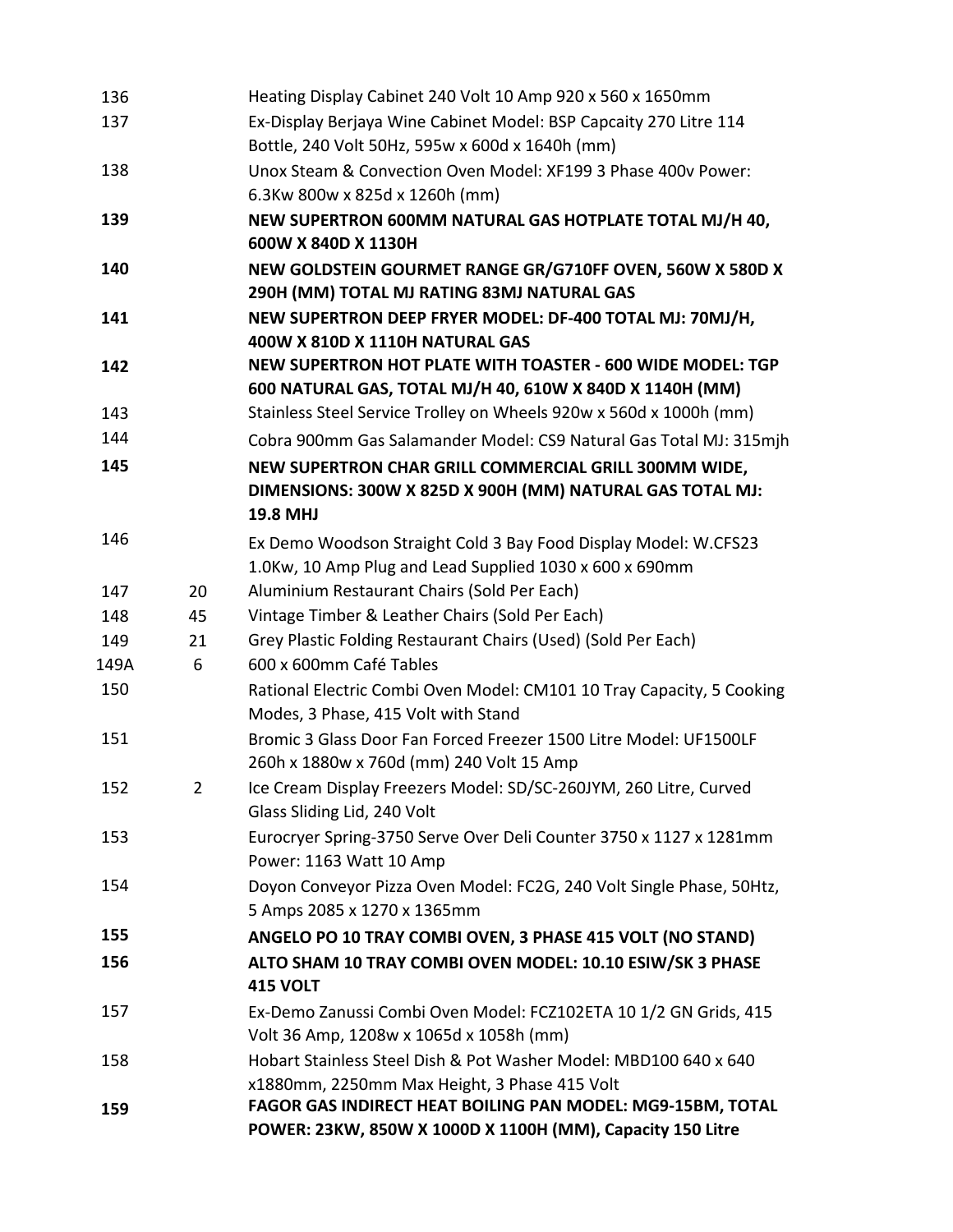| 160 | 2              | Sharpline Heated & Ambient Cabinet, 6 Racks, 240 Volt, 10 Amp 660w x<br>760d x 1510h (mm) (Sold Per Each)      |
|-----|----------------|----------------------------------------------------------------------------------------------------------------|
| 161 | $\overline{2}$ | RATIONAL COMBI OVEN MODEL: CPC202 CAPACITY 40 TRAY 415 VOLT                                                    |
|     |                | 3 PHASE 1350W X 1140D X 1900H (MM) (SOLD PER EACH)                                                             |
| 162 | $\overline{2}$ | USED HOUNO C LINE VISUAL ELECTRIC 20 TRAY COOKING OVEN                                                         |
|     |                | MODEL: C1.20R 951 X 1122 X 1852MM, POWER 60KW (SOLD PER EACH)                                                  |
| 163 |                | Williams 2 Glass Door Back Bar Fridge Model: C6502U-0AR, 1495 x 650                                            |
|     |                | 1050mm Capacity: 420 Litres, 240 Volt 10 Amp                                                                   |
| 164 |                | LA CIMBALI COFFEE MACHINE MODEL: M21 PREMIUM 2 GROUP, TWIN                                                     |
|     |                | STEAMERS, 240 VOLT, 15 AMP                                                                                     |
| 165 |                | La Cimbali Coffee Grinder Model: CADET 240 Volt, 10 Amp                                                        |
| 166 | $\mathbf{2}$   | <b>WILLIAMS 3 DOOR STAINLESS STEEL UNDERBENCH BOTTLE COOLERS</b>                                               |
|     |                | MODEL: BC3SS, CAPACITY: 290 LITRES, 1350MM X 530MM X 895MM,                                                    |
|     |                | 240 VOLT, 10 AMP (SOLD PER EACH)                                                                               |
| 167 |                | ROBAND CONTACT GRILL GRILL STATION, SMOOTH TOP PLATE, 6                                                        |
|     |                | SANDWICH, MODEL: GSA610S, 240 VOLT 10 AMP                                                                      |
| 168 |                | La Pavoni Single Group Coffee Machine Model: NF Single Steamer, 240                                            |
|     |                | Volt 10 Amp                                                                                                    |
| 169 |                | Bromic Glass Door Upright Chiller Model: GM0220, Capacity 215 Litres,                                          |
|     |                | 1428h x 595w x 598d (mm), 240 volt 10 amp                                                                      |
| 170 |                | Bromic Refrigerated Open Display, 485 Litre Model: Gemm45, Power:                                              |
|     |                | 110W, 5.5Amp supplied with 10 Amp Plug 906w x 738d x 1590h (mm)                                                |
| 171 |                | Vacant                                                                                                         |
| 172 |                | Salad Bar Fridge 4 Module Salad Bar with 2 Door Understorage, 10 Amp,                                          |
|     |                | 240 Volt 150w x 750d x 1370m (mm)                                                                              |
| 173 |                | Koldtech Pizza Make Up Bench Model: PM-1330-BW-L 600 Watt Single<br>Phase 10 Amp 240 Volt 13350 x 820 x 1100mm |
| 174 |                | Polaris 3 Solid Door Underbar Fridge Model: TRECO 03 Tavolo 1725 w x                                           |
|     |                | 700d x 760h (mm) 10 Amp 240 Volt                                                                               |
| 175 |                | Food and Ingredients Bin 81 Litre Model: JW-S81 Capacity 81 Litre                                              |
| 176 |                | Woodson 3 Module Bain Marie Model: W.HFS23 2 Heat Lamps, External:                                             |
|     |                | 1030w x 650d x 715h (mm) Single Phase 240 Volt 10 Amp                                                          |
| 177 |                | Convotherm 20 Tray Combi Oven with Roll-In 20 Tray Rack Model: OSC                                             |
|     |                | 20.10 Power: 415 Volt, 3 Phase, 37Kw Dimensions: 1110 x 840 x 1920mm                                           |
|     |                | (Used)                                                                                                         |
| 178 |                | Zanussi 10 Tray Combi Oven Model: FCV/E102/1 3 Phase 415 Volt                                                  |
| 179 |                | <b>GARLAND 10 OPEN BURNER STOVE AND DOUBLE OVEN MODEL: S284</b>                                                |
|     |                | NATURAL GAS 1525W X 876D X 1200H (MM)                                                                          |
| 180 |                | <b>GARLAND 4 BURNER STOVE WITH OVEN MODEL: ST28 NATURAL GAS</b>                                                |
|     |                | 610W X 855D X 1170H (MM)                                                                                       |
| 181 |                | Ward Stoves Stock Pot Model: BTDC Natural Gas, Total Mj: 48MJ/H 600w                                           |
|     |                | x 670d x 830h (mm)                                                                                             |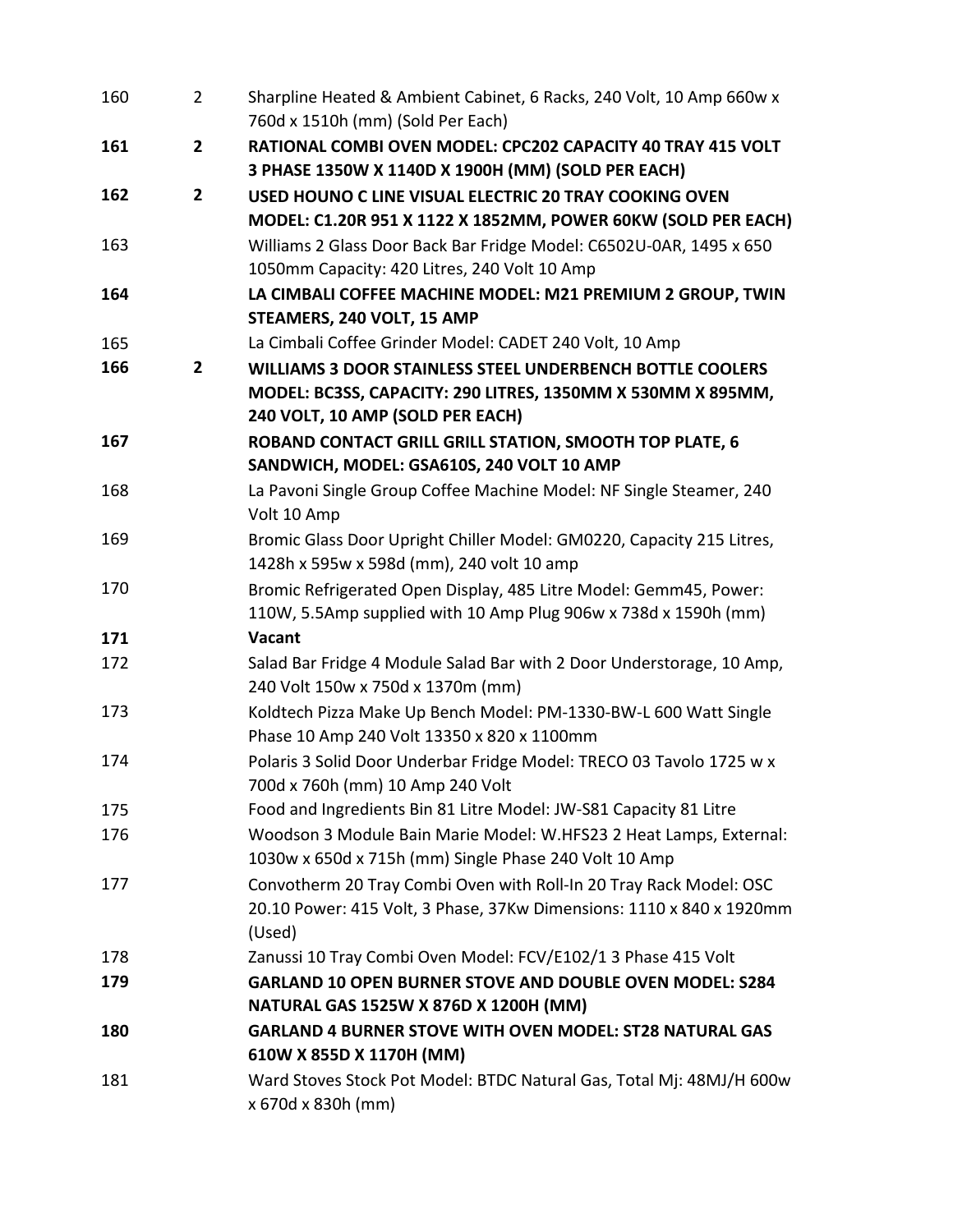| 182  |     | Garland Char Grill Model: S280-24B Natural Gas 610w x 875d x 1200h<br>(mm)                                                                                |
|------|-----|-----------------------------------------------------------------------------------------------------------------------------------------------------------|
| 183  | 100 | Aluminium Framed Blue Fabric Upholstered Restaurant Chairs (Sold Per<br>Each)                                                                             |
| 184  | 5   | Wall Mounted Stainless Steel Cabinets (Sold Per Each)                                                                                                     |
| 185  |     | Icemax Ice Maker Model: N 131 M Ice Produced for 24 Hours Up to<br>140Kg, Single Phase 220v - 240V - 50Hz 10 Amp 560w x 620d x 575h<br>(mm) with Bin      |
| 186  |     | Goldstein 6 Burner & 300mm Hot Plate Range, Natural Gas 1200 x 800 x<br>900mm                                                                             |
| 187  |     | Goldstein 2 Basket Gas Deep Fryer Model: FRG1L, LPG Gas, Capacity: 32<br>Litre Per Pan, 470w x 800d x 1100h (mm)                                          |
| 188  |     | Goldstein 8 Burner Natural Gas Range 1200 x 800 x 900mm                                                                                                   |
| 189  |     | Goldstein Bratt Pan Model: TPG-75, 75 Litre Nominal Capacity, Natural<br>gas 78Mj/h 800w x 970d x 1000h (mm), Electric Tilt Mechanism, 240 Volt<br>10 Amp |
| 190  |     | <b>GOLDSTEIN STEAMER OVEN MODEL: AS12 3 PHASE 415 VOLT 20 AMP</b><br>667W X 850D X 1380H (MM)                                                             |
| 191  |     | 2100H (MM)                                                                                                                                                |
| 192  |     | Stock Pot Single Burner Model: JMI Gas Type: LPG 550w x 660d x 820h                                                                                       |
| 193  |     | Waldorf 900mm Hot Plate, Natural Gas 900w x 805d x 1160h (mm)                                                                                             |
| 194  | 2   | Silex Portion Control Dispensers with on Stand                                                                                                            |
| 195  |     | Waldorf Single Pan Gas Fryer 450 x 800 x 900mm                                                                                                            |
| 196  |     | Waldorf 2 Burner & 600mm Hotplate Natural Gas range 900 x 800 x<br>900mm                                                                                  |
| 197  |     | Waldorf 6 Burner Natural Gas Range 900 x 800 x 900mm                                                                                                      |
| 198  |     | Waldorf Gas Pasta Cooker Model: PC8140G Natural gas 450w x 805d x<br>1130h (mm) 40 Litre Water Capcity 47MJ/Hr Infrared Burner                            |
| 199  |     | Fagor Underbar Dishwasher Model: F1-48BA Single Phase 240 Volt 600 x<br>600 x 830mm                                                                       |
| 200  |     | Royston Glass Element Toaster 10 Amp Model: GET8-10A 240 Volt 10<br>Amp Power: 2.4Kw, Temperature 50-300c, 585 x 350 x 355mm                              |
| 200A |     | BERJAYA COUNTER BAR CHILLER MODEL: BC1800-G, 240 VOLT, 10 AMP,<br>1800W X 670D X 900H (MM)                                                                |
| 200B |     | ANVIL AIRE HOT COUNTER TOP SHOWCASE MODEL: DHM0450, 118<br>LITRE CAPACITY 1500W X 470D X 680W (MM)                                                        |
| 201  |     | Cookon 900mm Hot Plate Model: GT-915 Natural Gas, Total MJ:<br>180MJ/Hr 920w x 850d x 1225h (mm)                                                          |
| 202  |     | B & S Steamer Model: CSE Steamer, Natural Gas 700 x 1000 x 800mm                                                                                          |
| 203  |     | Delta 3 Ring Wok Burner Model: WH 2-3-99 Natural Gas 2 chimney & 1<br>Duckbill, Total MH: 360MJ/hr 1900 x 940 x 1300mm                                    |
| 204  |     | SUPERTRON 2 RING WOK BURNER MODEL: W14R NATURAL GAS,<br>TOTAL MJ: 110MJ/HR 1215W X 860D X 1400H (MM)                                                      |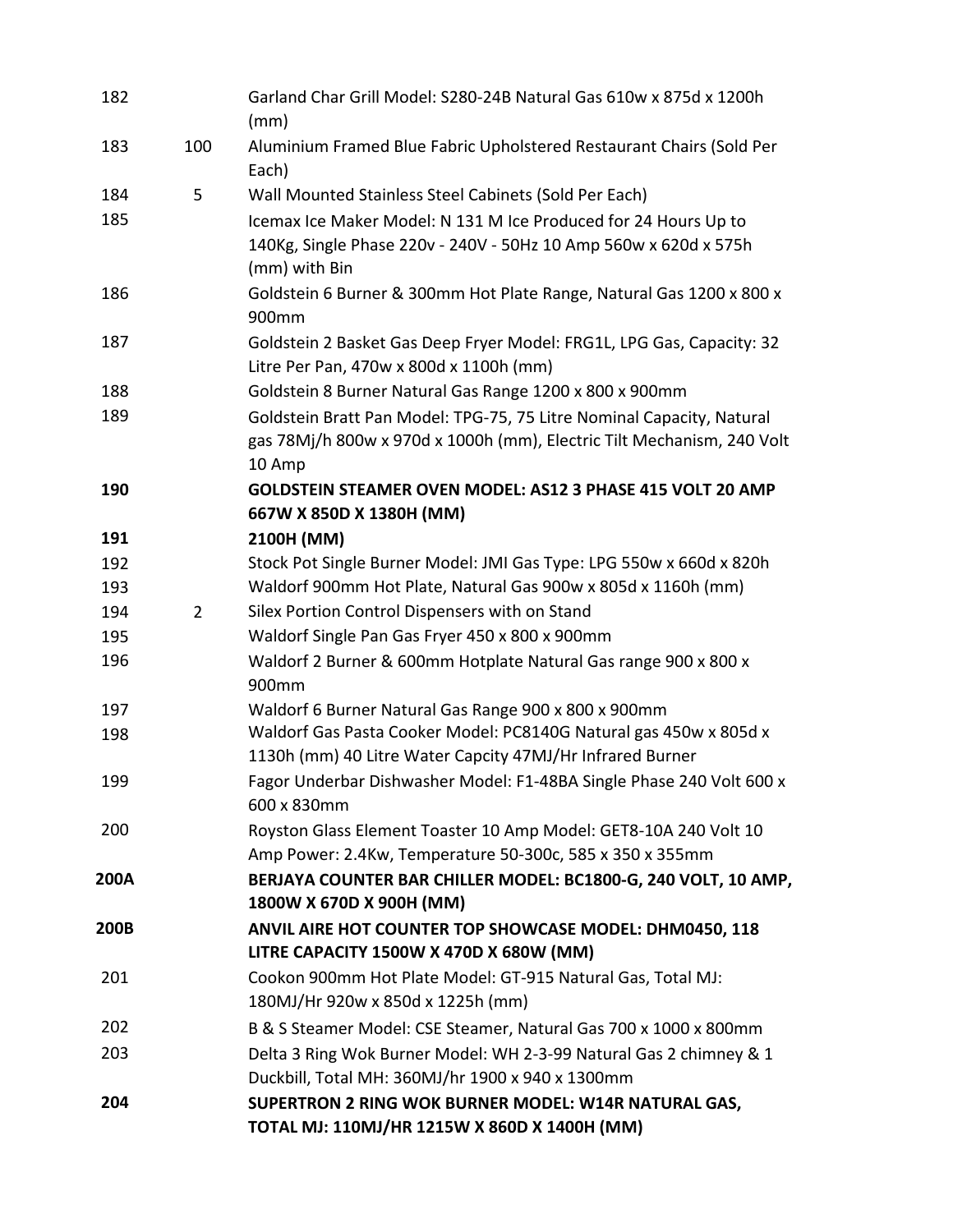| 205  |                | Sanyo Upright Display Fridge Model: SRM-CD620DAUWS, Capacity: 625<br>Litre, Power: 240 Volt, 4.4 Amp 710 x 730 x 2020mm                     |
|------|----------------|---------------------------------------------------------------------------------------------------------------------------------------------|
| 206  |                | F.E.D. THERMASTER DOUBLE GLASS DOOR FREEZER MODEL: SUFG-                                                                                    |
|      |                | 1000, 1000 LITRE CAPACITY 1220W X 750D X 1970H, 240 VOLT                                                                                    |
| 207  |                | Zanussi Electric 2 Pan Pasta Cooker, 3 Phase 415 Volt 700 x 700 x 900mm                                                                     |
| 208  |                | Free Standing Chip Warmer, Overall Unit Size 650 x 700 x 1320mm, 240<br>Volt, 10 Amp (USED)                                                 |
| 209  |                | Falcon 350 Series Electric Boiling Top Model: E350/32, 240 Volt 15 Amp,<br>2 x 185mm Diameter Hot Plates with Stand 355w x 670d x 980h (mm) |
| 210  |                | WALDORF GAS DOUBLE PAN DEEP FRYER, 13 LITRE CAPACITY PER PAN,<br>450W X 850D X 1130H, POWER RATING: 90MJ                                    |
| 211  |                | Frestanding Bain Marie 240 Volt 10 Amp 850 x 800 x 900mm                                                                                    |
| 212  |                | Angelo Po Electric Tilting Bratt Pan Model: 71ARE, 3 Phase 415 Volt 800 x<br>900 x 900mm                                                    |
| 213  |                | Freestanding Chip Warmer 1340w x 560d x 1440h (mm) 240 Volt 10 Amp                                                                          |
| 214  | $\overline{2}$ | Dimchae 2 Door Chest Freezers 240 Volt 10 Amp 950 x 600 x 860mm                                                                             |
| 215  |                | <b>Tilting Bowl Cutter/Food Processor</b>                                                                                                   |
| 216  |                | Supertron 6 Burner Stove Top Model: Supertron, Natural Gas, Total MJ:<br>150MJ/Hr 900w x 825d x 900h (mm)                                   |
| 217  |                | 800mm Hotplate Model: TB-G22 Natural Gas 800w x 900d x 1050h (mm)                                                                           |
| 218  |                | Ex-Demo Mecnosud Dough Roller 40cm Parallel Model: DRM1040 Dough<br>Roller, Dough Portions of 100g-700g                                     |
| 219  |                | Vacant                                                                                                                                      |
| 220  |                | Sheffield 6 Burner Stove Top Model: 6BBT Natural Gas, Tota MJ: 162<br>MJ/hr 905w x 850d x 1025h (mm)                                        |
| 221  |                | Luus Yum Cha Steamer Ex Display Model: TC-1 1300h x 750w x 950d<br>(mm)                                                                     |
| 222  |                | Freezing Cylinder, 2 x 18. 2x9L Mix Hopper, 3 Phase 415 Volt 670w x<br>850d x 1500h (mm)                                                    |
| 223  |                | Caprigiani Two Flavour Ice Cream Machine 415 Volt 3 Phase 560w x<br>1480h x 710d (mm)                                                       |
| 224  |                | Taylor Soft Serve Ice Cream Machine 415 Volt, 3 Phase 660 x 1000 x<br>1750mm                                                                |
| 224A |                | Single Glass Door Upright Fridge, 240 Volt, 10 Amp 585 x 600 x 1870mm                                                                       |
| 225  |                | Luus 900 Wide Char Grill Model: BCH-9C Natural Gas, Total MJ: 115mjh<br>900w x 820d x 1100h (mm)                                            |
| 226  |                | B & S Pasta Cooker Model: 100 Series, Natural Gas 168 Mj/Hr 820d x<br>850w x 950h (mm)                                                      |
| 227  |                | Supertron Natural Gas Stock Pot 150 mj/h                                                                                                    |
| 228  |                | Single Pan Fish and Chip Fryer, Natural Gas 610w x 850d x 1362h (mm)                                                                        |
| 229  |                | Moffat Gas Cha Grill 610 x 630 x 900mm                                                                                                      |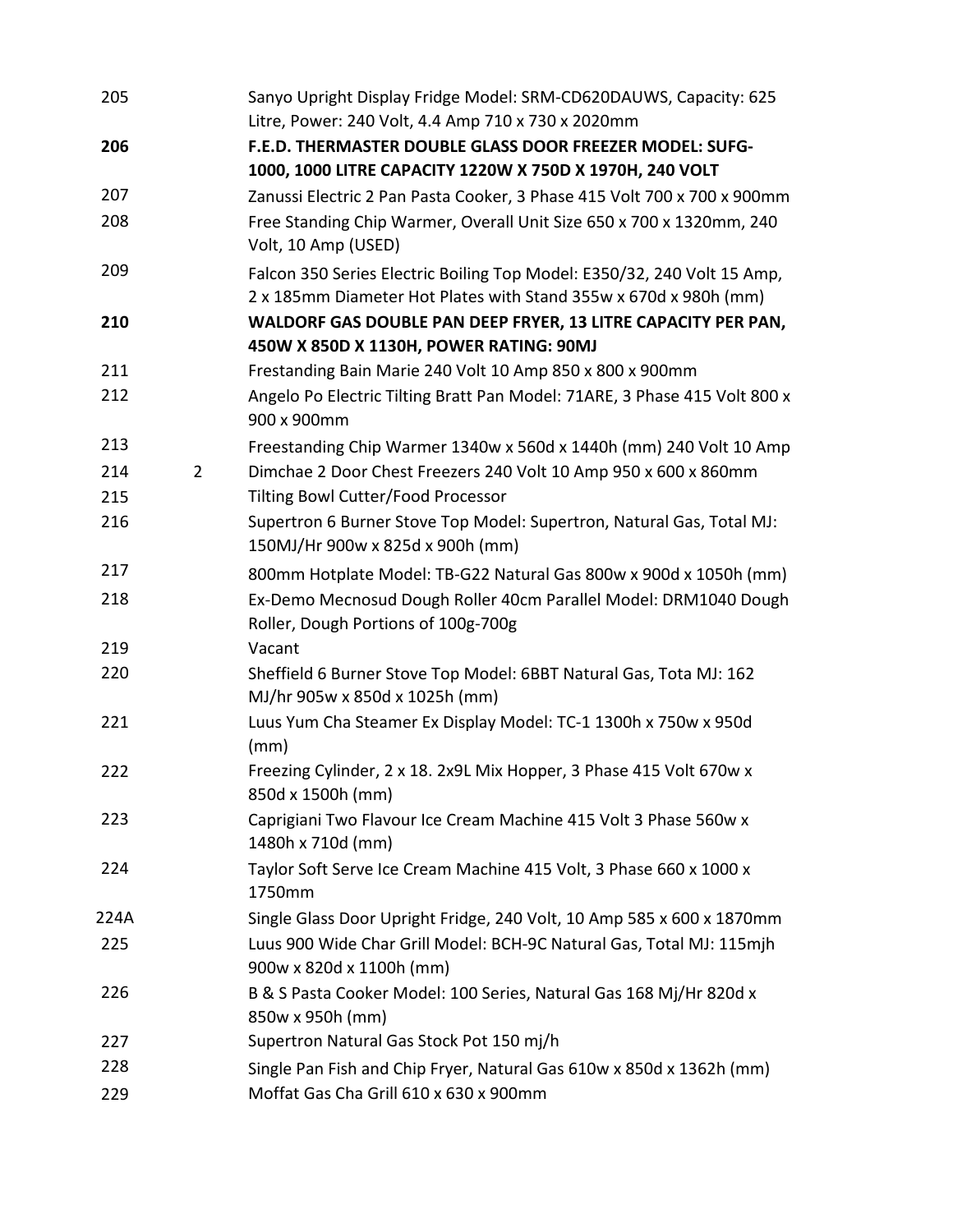| 230  | ANGELO PO 700MM GAS HOT PLATE MODEL: 031 FTRL 365MM RIBBED                                                       |
|------|------------------------------------------------------------------------------------------------------------------|
|      | & 335MM FLAT GRILL, NATURAL GAS 710W X 730D X 960H (MM)                                                          |
| 231  | SILEX CONTACT GRILL MODEL: T-10 240 VOLT 15 AMP 3.3KW                                                            |
| 232  | GARLAND 2 TARGET TOPS & OVEN MODEL: MST45R POWER: 126 MJ,<br>NATURAL GAS, 865W X 965D X 1150H (MM)               |
| 233  | Inomak Single Door Upright Freezer, Model: UFI2170 654 Litre, 240 volt,                                          |
|      | 0.66Kw 720 x 930 x 2110mm                                                                                        |
| 234  | Stainless Steel Bench 530 x 750 x 860mm                                                                          |
| 235  | J.P.S Centrifugal Juicer 240 Volt, 10 Amp                                                                        |
| 235A | 3.3M Stainless Steel Exhaust Canopy, 6 Filters, 2 Lights 3310 x 1000 x<br>750mm                                  |
| 236  | Luus Range & 600mm Grill & 300mm Char Grill Model: RS-6P3C, Gas,<br>900w x 810d x 1100h (mm)                     |
| 237  | Drop In cold Food Display 240 Volt, 10 Amp 925w x 665d x 1030h (mm)                                              |
| 238  | Anvil 2 Tier Cake Display Fridge Model: DSV0740, 240 Volt, 0.704Kw,<br>1200 x 680 x 1195mm                       |
| 239  | Double Sided Under Bench Fridge 1500 x 670 x 830mm, 240 Volt 10 Amp                                              |
| 240  | Hobart Commercial Meat Slicer Model: 1712, 240 Volt,10 Amp                                                       |
| 241  | Zanussi 4 Burner Gas Range 800 x 900 x 830mm, Natural Gas                                                        |
| 242  | Williams 2 Door Fridge Model: HR-2 240 Volt 10 Amp 1010 x 715 x<br>2050mm                                        |
| 243  | Dough Prover 240 Volt 10 Amp on Wheels 1150w x 965d x 1800h (mm)                                                 |
| 244  | SEA E & C Ice Maker Bench Top Ice Maker 240 Volt 10 Amp (Stand Not<br>Included)                                  |
| 245  | JET Sandwich Preparation FridgeModel: IOSBNS 4 Door 240 Volt 10 Amp<br>3000w x 900d x 1330h (mm)                 |
| 246  | Wall Mounted 3 Tier Stainless Steel Shelf 400m Spacing Between each<br>Shelf 875w x 335d x 915h (mm)             |
| 247  | Supertron Deep Fryer Model: DF-400 Natural Gas Total MJ: 70Mj/h 400w<br>x 810d x 1110h (mm)                      |
| 248  | Haier Chest Freezer 240 Vlt 10 Amp 1650 x 660 x 850mm                                                            |
| 249  | JETICE SE-A ICE CUBIC COMMERCIAL ICE MAKER CAPACITY 150 KG PER<br>DAY, 760W X 800D X 1700H (MM), 240 VOLT 10 AMP |
| 250  | Stainless Steel Bench 1200w x 600d x 850h (mm) 150mm Splash Back                                                 |
| 251  | Waldorf 900mm Gas Salamander Model: SN8200G Natural Gas 2 x 15.5<br>MJ/hr Burners 900w x 424d x 456h (mm)        |
| 252  | Salad Bar Fridge 2 Door Under Storage 240 volt 10 Amp 2000 x 900<br>1340mm                                       |
| 253  | Berto's 4 Burner & Oven Model: G6f4+FE1 Natural Gas Single Phase 240<br>Volt 10 Amp 600w x 660d x 1025h (mm)     |
| 254  | Cake Display Fridge 240 Volt 10 Amp 900 x 750 x 1400mm                                                           |
| 255  | Custom Deli Display 650mm Deep Display 280mm Marble Work Bench<br>240 Volt 10 Amp 1525w x 1000d x 1320h mm       |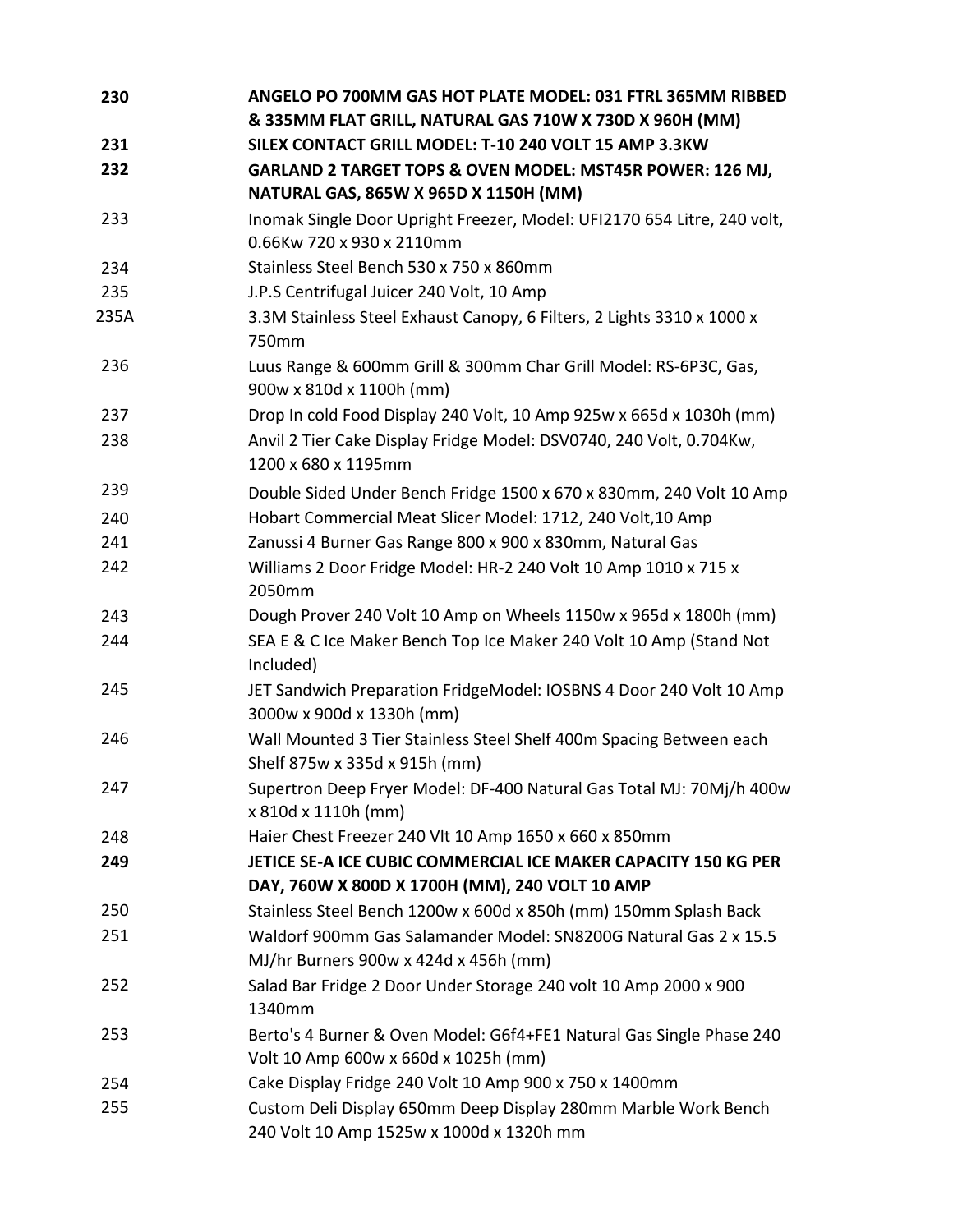| 256  |   | SKOPE 3 DOOR CHILLER MODEL: TME1500 CAPACITY 1500 LITRES, 240<br>VOLT 10 AMP 1700W X 700D X 2200H (MM)                        |
|------|---|-------------------------------------------------------------------------------------------------------------------------------|
| 257  |   | ICS Pacific Upright Display Fridge 240 Volt 10 Amp                                                                            |
| 258  |   | AMP, 3250W X 900D X 810H (MM) GLASS CHILLER DOOR ON TOP 345 X<br>545MM                                                        |
| 259  |   | Sound Proof Enclosure Fits 4 Blenders, Single Phase 10 Amp Plug, 240<br>Volt 1270w x 330d x 540h (mm)                         |
| 260  |   | Unis Cool Bench Top Cold Display, Model: Kentucky Cole GN2 750 x 770 x<br>750mm, 240 Volt 10 amp                              |
| 261  |   | Stainless Steel Dishwasher Inlet Outlet Set                                                                                   |
| 262  |   | Washtech Professional Passthrough Dishwasher 500mm Rack Model: M2<br>700w x 765d x 1525h (mm)                                 |
| 262A |   | 2.6m Stainless Steel Pizza Canopy 2600 x 2000 x 780mm                                                                         |
| 263  | 3 | Bromic Glass Door Chillers Model: PREM400 370 Litre Capacity, 600w x<br>600d x 2070h 240 Volt 10 Amp (Sold Per Each)          |
| 264  |   | 2.5 Door Underbar Fridge 240 Volt, 10 Amp 1800 x 750 x 900mm                                                                  |
| 265  |   | Unis Hot Food Display Unit Model: Kentucky Hot GN4 240 Volt 15 Amp                                                            |
| 266  |   | F.E.D. Spiral Dough Mixer Model: HC-20 25Kg Dry Flour/50kg Dough 990<br>x 530 x 1090mm 240 Volt 15 Amp (Trolley Not Included) |
| 267  |   | Blue Seal 4 Burner & Range Model: G50-4D-FFp Natural Gas Total MJ:<br>104MJ/H 600w x 815d x 1070h (mm)                        |
| 268  |   | Skope 3 Solid Door Underbar Fridge Model: CC550-C 2220w x 750h x<br>900d (mm), 240 Volt 10 Amp                                |
| 269  |   | FPG Heated Display Cabinet Model: Inline 3H08.A002-02 10 Amp 240<br>Volt 803w x 663d x 769h (mm)                              |
| 270  |   | Fisher & Paykel 115 Litre Bar Fridge Model: P120, 240 Volt, 10 Amp                                                            |
| 271  |   | Vestfrost Single Glass Door Chiller with Lightbox - FKG410, 318 Litre<br>Capacity, 10 Amp 595 x 595 2010mm                    |
| 272  |   | <b>BROMIC GASTRONORM STORAGE CHILLER 1300 LITRE, MODEL:</b><br>UC1300SD, 2010H X 1480H X 830D (MM) 240 VOLT                   |
| 273  |   | SKOPE UNDR COUNTER CHILLER MODEL: BC180C-3RRRS-E, 240 VOLT 10<br>AMP 1800 X 700 X 840MM                                       |
| 274  |   | ANVIL BENCH TOP CAKE DISPLAY FRIDGE 900 X 540 X 800MM 240<br>VOLT, 10 AMP                                                     |
| 275  |   | Custom Made Cake Display Fridge, 3 Tier Display 10 Amp, 240 Volt                                                              |
| 276  |   | Simply Stainless Steel Wall Mounted Shelf 1200 x 300mm                                                                        |
| 277  |   | Sandwich Preparation Fridge with 2 Door Under Storage 240 Volt, 10<br>Amp 1850 x 800 x 1440mm                                 |
| 278  |   | Mobile Stainless Steel Freezer 900 x 450 x 1070mm 240 Volt 10 Amp                                                             |
| 279  |   | Hengwei Toast Shaping Machine Model: TSM-01 1400w x 660d x 1050h<br>(mm) 3 Phase 415 Volt 0.75Kw/h                            |
| 279A |   | 4m Stainless Steel Exhaust Canopy 4000 x 1000 x 720mm, 2 Lights, 6<br><b>Filters</b>                                          |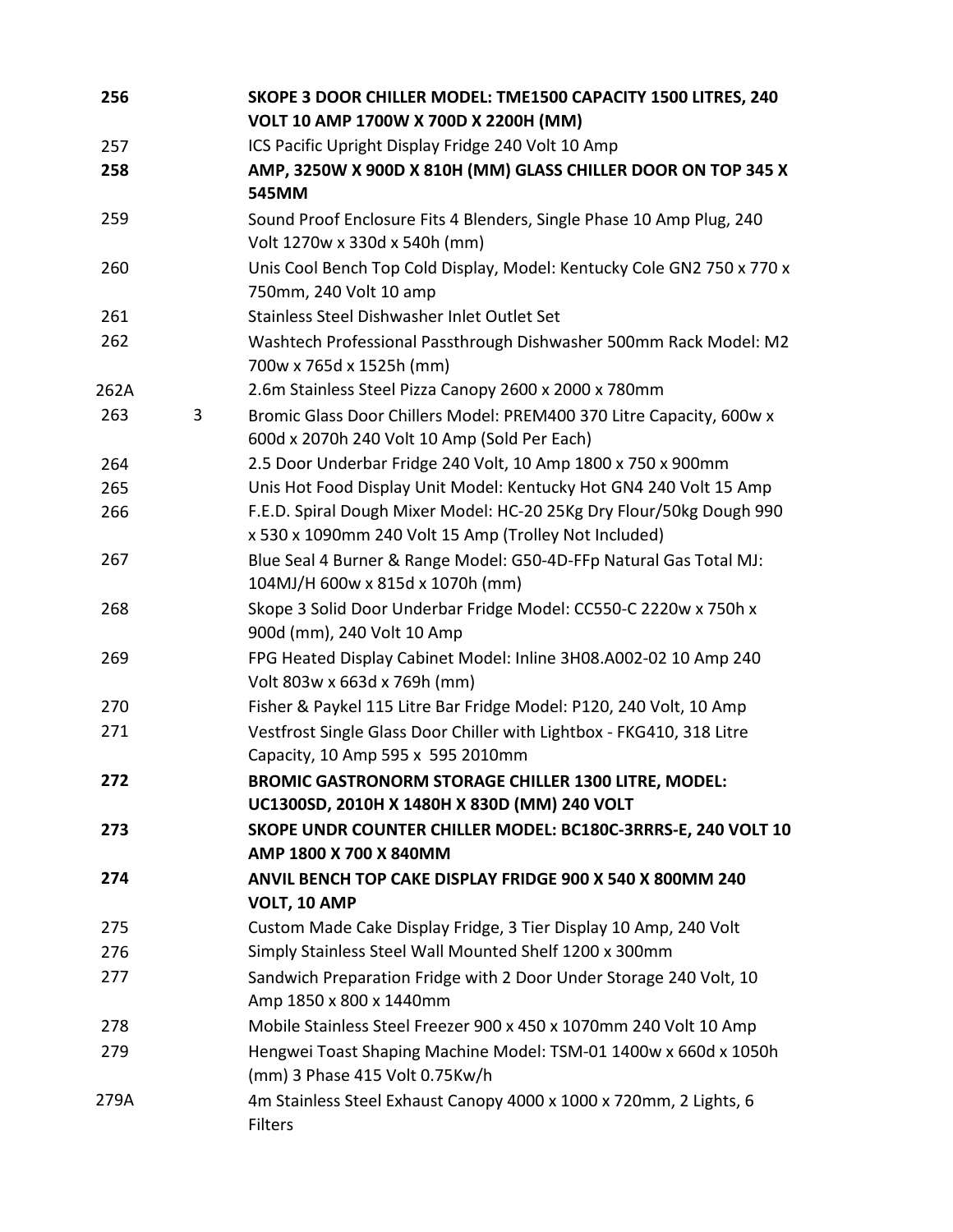| 280 | 3 | <b>MARSHALL CONVEYOR BUN TOASTERS MODEL: FR66T SINGLE PHASE</b><br>240 VOLT 25 AMP 630W X 750D X 450H (MM0 (SOLD PER EACH)    |
|-----|---|-------------------------------------------------------------------------------------------------------------------------------|
| 281 |   | <b>SUPERTRON 4 BURNER &amp; 300MM BBQ RANGE OVEN MODEL:</b>                                                                   |
|     |   | SUPERTRON 900-6 NATURAL GAS, TOTAL MJH: 149.8MJ/H 900 X 830 X                                                                 |
|     |   | 1130MM                                                                                                                        |
| 282 | 3 | Sandwich Preparation Fridges 5 x 1/3 Pans 240 Volt 10 amp 915w x                                                              |
|     |   | 1150d x 1200h (Sold Per Each)                                                                                                 |
| 283 | 3 | Sandwich Preparation Fridges 4 x 1/3 Pans 240 Volt 10 Amp 700w x<br>1120d x 1225h (mm) (Sold Per Each)                        |
| 284 |   | Williams 2x1 GN 3 Door Bench Fridge Model: HE3U Emerald 2470w x<br>770d x 845h (mm) 240 Volt 10 Amp 900 Litre Capacity        |
| 285 |   | Bloomfield Coffee Brewer Model: 8783MCD 240 Volt 10 Amp                                                                       |
| 286 |   | Roband Pie & Food Warmers (Pie Capacity - 50) Model: PA50 240 Volt 10<br>Amp                                                  |
| 287 |   | Roband Salamander, 2 Elements, 810w x 460d x 335h (mm) 240 Volt 10<br>Amp                                                     |
| 288 |   | F.E.D. 4 Door Stainless Steel Freezer Model: SUF1200 240 Volt 807W,<br>1425w x 818d x 1980h (mm)                              |
| 289 |   | Open Display Fridge, 4 Tiers 1300 x 550 x 2010mm 240 Volt 10 Amp                                                              |
| 290 |   | Stainless Steel Bench with Tray Slots 1600 x 800 x 1070mm                                                                     |
| 291 |   | Dual Side Hot Food Warmer Display Show Case Self Serve, 240 Volt 10<br>Amp 1520w x 755d x 850h (mm)                           |
| 292 |   | Semak Electric Rotisserie Model: M-6 6 Rods, 3 Phase 1020w x 850d x<br>780h (mm)                                              |
| 293 |   | 3 Solid Door Underbar Chiller, 2330w x 750d x 850h (mm) 240 Volt 10<br>Amp                                                    |
| 294 |   | Bench Top Meat Slicer Model: TAS 240 Volt 10 Amp                                                                              |
| 295 |   | Sam4s Cash Register Model: ER-390M                                                                                            |
| 296 |   | Williams Under Counter Fridge Model: Amber HA135 133 Litre Capacity<br>240 Volt 10 Amp 600w x 660d x 800h (mm)                |
| 297 |   | Bromic Single Door Gastronorm Storage Freezer Model: UF0650SDF<br>740w x 2010h x 830d (mm) 650 Litre Capacity 240 Volt 10 Amp |
| 298 |   | Stainless Steel Free Standing Plate Warmer with Single Bowl Sink, Double<br>Sided Warmer, 240 Volt 10 Amp 2440 x 765 x 910mm  |
| 299 |   | ISLA 4 DOOR UNDER BAR FRIDGE MODEL: TMMG 2011 532 LITRE<br>CAPACITY 240V 10 AMP 2265W X 700D X 1020H (MM)                     |
| 300 |   | SHARPLINE 6 MODULE HOT FOOD BAR MODEL: HFB, 3 HEATED LAMPS,<br>240 VOLT 20 AMP 2155W X 850D X 750H                            |
| 301 |   | Vacant                                                                                                                        |
| 302 |   | Bromic Gastronorm Storage Upright Chiller Model: UC0650SD 650 Litre<br>Capacity 2010h x 740d x 650h (mm), 240 Volt 10 Amp     |
| 303 |   | Bromic Upright Display Chiller Model: GM0400LC Volume 380 Litres, 10<br>Amp 370 Watt, 595d x 625w x 2070h (mm)                |